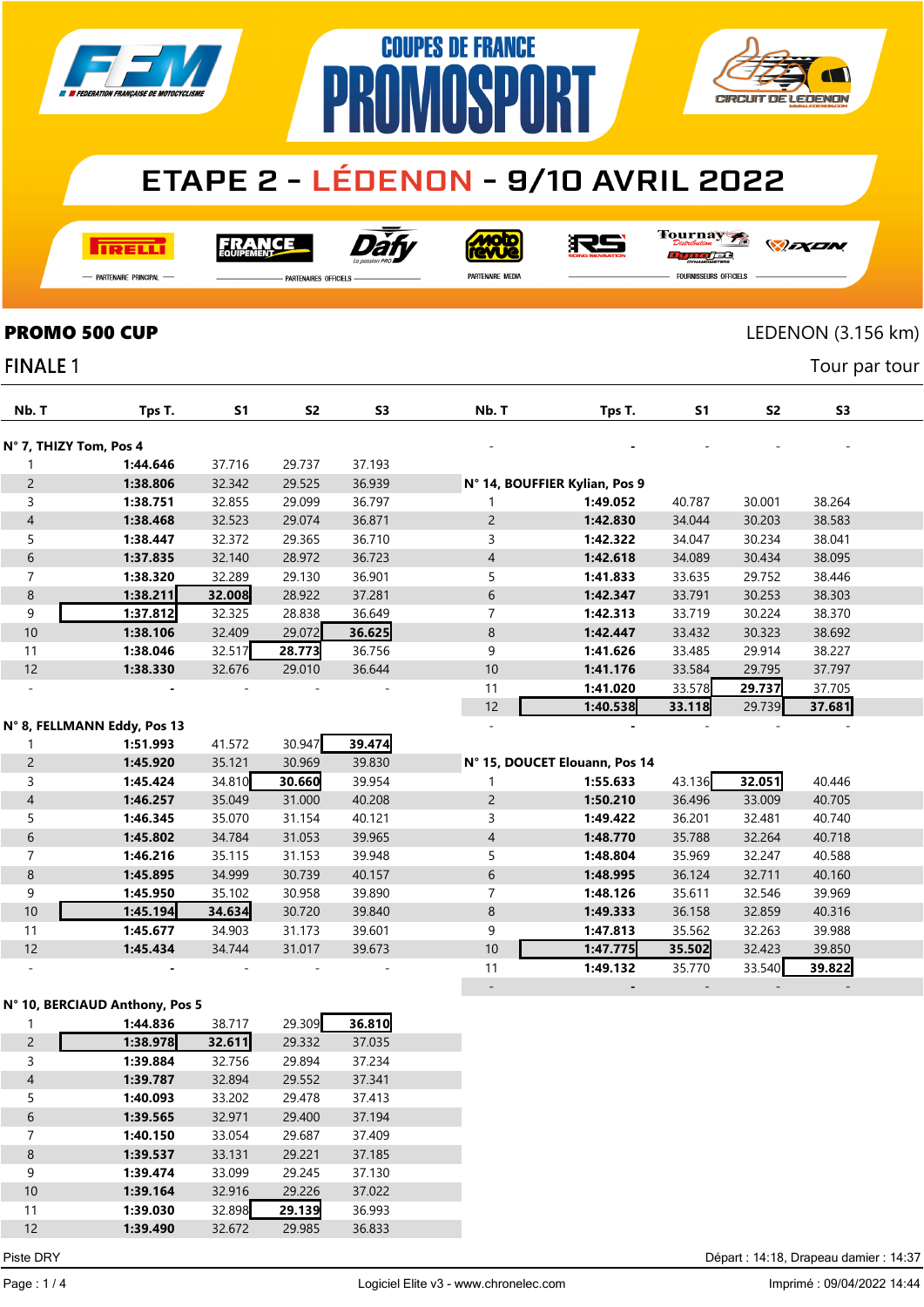

## $\bf{p}$ **ETAPE 2 - LÉDENON - 9/10 AVRIL 2022**

**COUPES DE FRANCE** 

**TRELL** 

Dài **FRANCE** 

**Moto**<br>AVUe

沢ら

Tournay  $\overline{1111}$ orse

*DEXEN* 

**CIRCUIT DE LEDENON** 

— Partenaire Principal

**PARTENAIRES OFFICIELS** 

PARTENAIRE MEDIA

**FOURNISSEURS OFFICIELS** 

 $\overline{\Lambda}$ 

### **PROMO 500 CUP** LEDENON (3.156 km)

N° 23, GAUTREAU Yannis, Pos 2

**FINALE 1** 

| INALE 1         |                                                             |           |           |                |                |                                                                                                                                                                                                                                                                                                                                                                                      |           |           | Tour par tour  |  |
|-----------------|-------------------------------------------------------------|-----------|-----------|----------------|----------------|--------------------------------------------------------------------------------------------------------------------------------------------------------------------------------------------------------------------------------------------------------------------------------------------------------------------------------------------------------------------------------------|-----------|-----------|----------------|--|
| Nb. T           | Tps T.                                                      | <b>S1</b> | <b>S2</b> | S <sub>3</sub> | Nb. T          | Tps T.                                                                                                                                                                                                                                                                                                                                                                               | <b>S1</b> | <b>S2</b> | S <sub>3</sub> |  |
|                 | <sup>o</sup> 23, GAUTREAU Yannis, Pos 2                     |           |           |                |                |                                                                                                                                                                                                                                                                                                                                                                                      |           |           |                |  |
|                 | 1:45.578                                                    | 39.170    | 29.417    | 36.991         |                |                                                                                                                                                                                                                                                                                                                                                                                      |           |           |                |  |
| $\mathbf{2}$    | 1:38.899                                                    | 32.078    | 29.296    | 37.525         |                | N° 40, DEBIZE Gregory, Pos 11                                                                                                                                                                                                                                                                                                                                                        |           |           |                |  |
| 3               | 1:37.931                                                    | 32.186    | 29.146    | 36.599         |                | 1:51.827                                                                                                                                                                                                                                                                                                                                                                             | 41.980    | 30.871    | 38.976         |  |
| 4               | 1:38.145                                                    | 32.145    | 28.818    | 37.182         | $\overline{c}$ | 1:46.446                                                                                                                                                                                                                                                                                                                                                                             | 34.660    | 32.588    | 39.198         |  |
| 5               | 1:38.259                                                    | 32.438    | 28.690    | 37.131         | 3              | 1:45.650                                                                                                                                                                                                                                                                                                                                                                             | 35.275    | 31.214    | 39.161         |  |
| 6               | 1:37.699                                                    | 31.869    | 28.804    | 37.026         | $\overline{4}$ | 1:45.271                                                                                                                                                                                                                                                                                                                                                                             | 34.821    | 30.895    | 39.555         |  |
|                 | 1:38.009                                                    | 31.909    | 28.958    | 37.142         | 5              | 1:45.497                                                                                                                                                                                                                                                                                                                                                                             | 34.863    | 31.182    | 39.452         |  |
| 8               | 1:38.169                                                    | 32.102    | 29.013    | 37.054         | 6              | 1:45.623                                                                                                                                                                                                                                                                                                                                                                             | 35.021    | 31.141    | 39.461         |  |
| 9               | 1:37.814                                                    | 32.351    | 28.590    | 36.873         |                | 1:44.596                                                                                                                                                                                                                                                                                                                                                                             | 34.537    | 30.841    | 39.218         |  |
| 10 <sup>°</sup> | 1:37.862                                                    | 32.278    | 28.681    | 36.903         | 8              | 1:44.231                                                                                                                                                                                                                                                                                                                                                                             | 34.816    | 30.478    | 38.937         |  |
| 11              | 1:38.293                                                    | 32.669    | 28.736    | 36.888         | 9              | 1:44.737                                                                                                                                                                                                                                                                                                                                                                             | 34.666    | 30.707    | 39.364         |  |
| 12              | 1:37.561                                                    | 32.022    | 28.788    | 36.751         | 10             | 1:43.938                                                                                                                                                                                                                                                                                                                                                                             | 34.385    | 30.684    | 38.869         |  |
|                 |                                                             |           |           |                | 11             | 1:44.165                                                                                                                                                                                                                                                                                                                                                                             | 34.390    | 30.850    | 38.925         |  |
|                 |                                                             |           |           |                | 12             | 1:44.845                                                                                                                                                                                                                                                                                                                                                                             | 34.646    | 30.974    | 39.225         |  |
|                 | ° 29, RAYNAUD Mathieu, Pos 6                                |           |           |                |                |                                                                                                                                                                                                                                                                                                                                                                                      |           |           |                |  |
|                 | 1:46.205                                                    | 39.000    | 29.634    | 37.571         |                |                                                                                                                                                                                                                                                                                                                                                                                      |           |           |                |  |
| $\overline{2}$  | 1:41.331                                                    | 33.395    | 29.936    | 38.000         |                | N° 58, FEUTZ Maxime, Pos 1                                                                                                                                                                                                                                                                                                                                                           |           |           |                |  |
|                 | $\overline{a}$ $\overline{a}$ $\overline{a}$ $\overline{a}$ | 2277      | 20.210    | 27.454         |                | $\overline{a}$ $\overline{a}$ $\overline{a}$ $\overline{a}$ $\overline{a}$ $\overline{a}$ $\overline{b}$ $\overline{c}$ $\overline{c}$ $\overline{c}$ $\overline{c}$ $\overline{c}$ $\overline{c}$ $\overline{c}$ $\overline{c}$ $\overline{c}$ $\overline{c}$ $\overline{c}$ $\overline{c}$ $\overline{c}$ $\overline{c}$ $\overline{c}$ $\overline{c}$ $\overline{c}$ $\overline{$ | 27.100    | 20.011    | 20000          |  |

 1:38.789 32.957 28.940 36.892 - - - - -

| $\mathbf{2}$ | 1:41.331 | 33.395 | 29.936 | 38.000 | N° 58, FEUTZ Maxime, Pos 1 |          |        |        |        |  |
|--------------|----------|--------|--------|--------|----------------------------|----------|--------|--------|--------|--|
|              | 1:41.542 | 33.751 | 30.340 | 37.451 |                            | 1:42.835 | 37.189 | 28.811 | 36.835 |  |
| 4            | 1:41.557 | 34.262 | 29.309 | 37.986 |                            | 1:37.939 | 32.662 | 28.852 | 36.425 |  |
|              | 1:41.393 | 33.814 | 29.752 | 37.827 |                            | 1:37.072 | 32.318 | 28.451 | 36.303 |  |
| 6            | 1:41.604 | 33.571 | 29.808 | 38.225 | $\overline{4}$             | 1:36.957 | 32.091 | 28.467 | 36.399 |  |
|              | 1:40.783 | 33.884 | 29.772 | 37.127 |                            | 1:36.907 | 32.193 | 28.437 | 36.277 |  |
|              |          |        |        |        |                            |          |        |        |        |  |
| 8            | 1:39.566 | 33.141 | 29.467 | 36.958 | 6                          | 1:37.138 | 32.056 | 28.665 | 36.417 |  |
| 9            | 1:39.789 | 33.108 | 29.425 | 37.256 |                            | 1:38.354 | 32.472 | 29.076 | 36.806 |  |
| 10           | 1:40.261 | 33.487 | 29.701 | 37.073 | 8                          | 1:38.326 | 32.462 | 29.038 | 36.826 |  |
| 11           | 1:40.472 | 33.352 | 29.652 | 37.468 | 9                          | 1:37.485 | 32.463 | 28.445 | 36.577 |  |
| 12           | 1:40.578 | 33.235 | 29.676 | 37.667 | 10                         | 1:38.150 | 32.576 | 29.076 | 36.498 |  |

#### N° 39, BONFILS Sebastien, Pos 3

N° 29, RAYNAUD Mathieu, Pos 6

|    | 1:43.817 | 37.961 | 29.195 | 36.661 |  |
|----|----------|--------|--------|--------|--|
| 2  | 1:38.010 | 32.354 | 28.979 | 36.677 |  |
| 3  | 1:38.264 | 32.459 | 28.835 | 36.970 |  |
| 4  | 1:38.152 | 32.359 | 28.810 | 36.983 |  |
| 5  | 1:38.621 | 32.393 | 29.107 | 37.121 |  |
| 6  | 1:38.547 | 32.562 | 28.968 | 37.017 |  |
| 7  | 1:38.786 | 32.431 | 29.336 | 37.019 |  |
| 8  | 1:38.619 | 32.687 | 29.033 | 36.899 |  |
| 9  | 1:37.820 | 32.575 | 28.618 | 36.627 |  |
| 10 | 1:38.476 | 32.596 | 28.618 | 37.262 |  |
| 11 | 1:38.118 | 32.406 | 28.846 | 36.866 |  |
| 12 | 1:38.432 | 32.583 | 29.095 | 36.754 |  |

Piste DRY Départ : 14:18, Drapeau damier : 14:37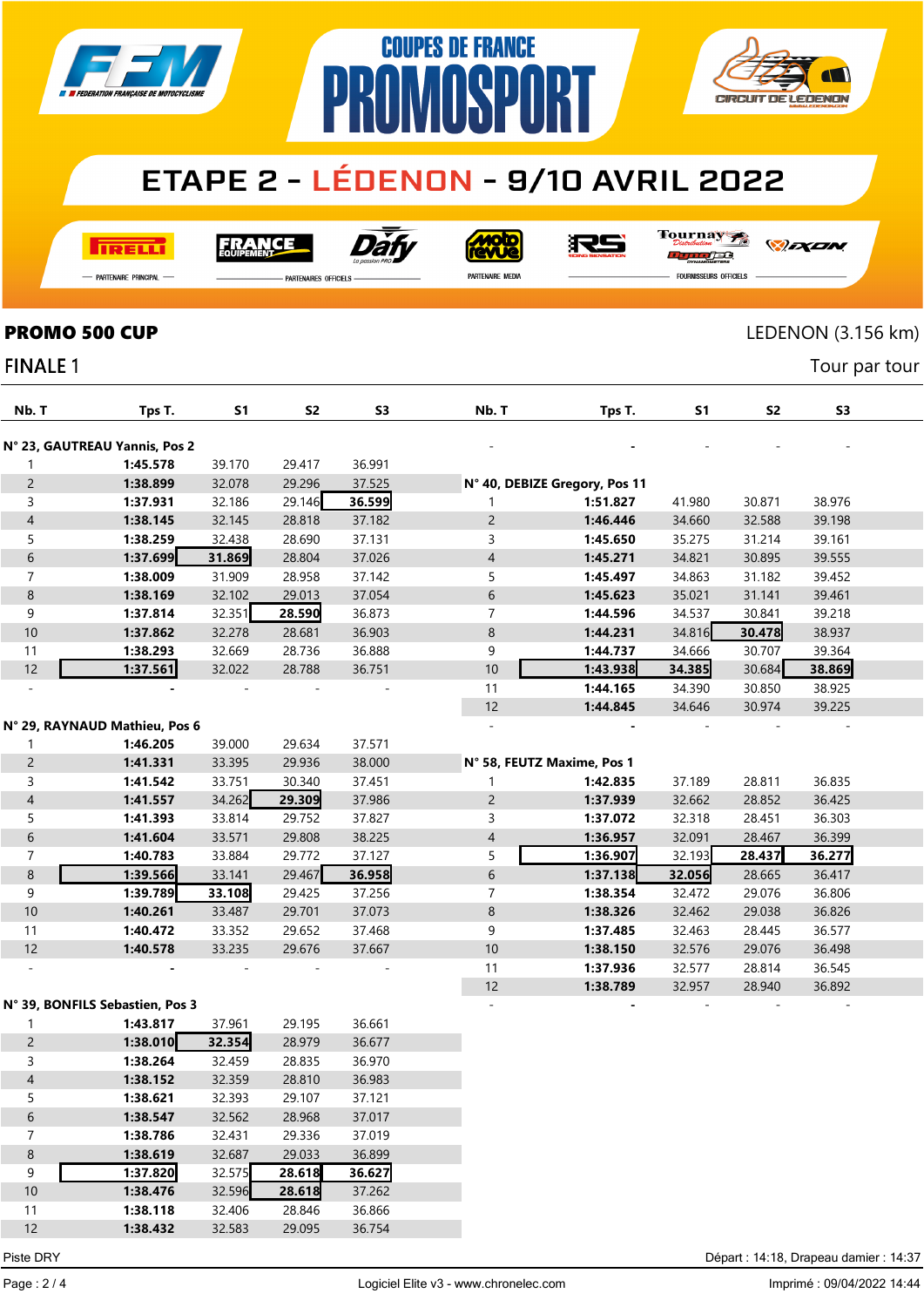

## **ETAPE 2 - LÉDENON - 9/10 AVRIL 2022**

**COUPES DE FRANCE** 

**AMASPA** 

**I तत्वच**र्च

Dàt FRANCE



RS

Tournay ra

*DEXEN* 

**CIRCUIT DE LEDENON** 

- Partenaire Principal

**FINALE 1** 

**PARTENAIRES OFFICIELS** 

PR

PARTENAIRE MEDIA

FOURNISSEURS OFFICIELS

### **PROMO 500 CUP** LEDENON (3.156 km)

Tour par tour

| Nb. T                    |                                | S1     | S <sub>2</sub> | S3                           |                |                               | S1     | S <sub>2</sub> | S <sub>3</sub> |  |
|--------------------------|--------------------------------|--------|----------------|------------------------------|----------------|-------------------------------|--------|----------------|----------------|--|
|                          | Tps T.                         |        |                |                              | Nb. T          | Tps T.                        |        |                |                |  |
|                          | N° 74, MERIAUX Ronan, Pos 10   |        |                |                              |                |                               |        |                |                |  |
|                          | 1:49.393                       | 41.103 | 30.270         | 38.020                       |                |                               |        |                |                |  |
| $\overline{c}$           | 1:43.153                       | 34.154 | 30.354         | 38.645                       |                | N° 87, SALINGUE Ulrich, Pos 7 |        |                |                |  |
| 3                        | 1:43.082                       | 34.445 | 30.297         | 38.340                       |                | 1:46.960                      | 39.674 | 29.682         | 37.604         |  |
| $\overline{4}$           | 1:43.164                       | 34.598 | 30.393         | 38.173                       | $\overline{2}$ | 1:40.895                      | 33.378 | 29.637         | 37.880         |  |
| 5                        | 1:43.001                       | 34.319 | 30.280         | 38.402                       | 3              | 1:41.049                      | 33.531 | 29.728         | 37.790         |  |
| 6                        | 1:43.002                       | 34.204 | 30.504         | 38.294                       | $\overline{4}$ | 1:40.646                      | 33.284 | 29.582         | 37.780         |  |
| 7                        | 1:43.226                       | 34.462 | 30.565         | 38.199                       | 5              | 1:41.015                      | 33.454 | 29.656         | 37.905         |  |
| 8                        | 1:42.676                       | 34.547 | 29.963         | 38.166                       | 6              | 1:40.834                      | 33.450 | 29.564         | 37.820         |  |
| 9                        | 1:41.855                       | 34.060 | 30.008         | 37.787                       | 7              | 1:41.202                      | 33.654 | 29.811         | 37.737         |  |
| 10                       | 1:42.368                       | 34.229 | 30.329         | 37.810                       | 8              | 1:40.532                      | 33.590 | 29.358         | 37.584         |  |
| 11                       | 1:43.225                       | 34.591 | 30.315         | 38.319                       | 9              | 1:40.494                      | 33.385 | 29.463         | 37.646         |  |
| 12                       | 1:43.464                       | 34.032 | 30.289         | 39.143                       | 10             | 1:40.353                      | 33.368 | 29.474         | 37.511         |  |
| $\overline{\phantom{a}}$ |                                |        |                | $\qquad \qquad \blacksquare$ | 11             | 1:40.979                      | 33.299 | 29.886         | 37.794         |  |
|                          |                                |        |                |                              | 12             | 1:40.884                      | 33.690 | 29.616         | 37.578         |  |
|                          | N° 76, QUINIOU Francois, Pos 8 |        |                |                              |                |                               |        |                |                |  |

|                | N° 76, QUINIOU Francois, Pos 8 |        |        |        |  |
|----------------|--------------------------------|--------|--------|--------|--|
|                | 1:47.264                       | 39.415 | 30.188 | 37.661 |  |
| $\overline{2}$ | 1:41.411                       | 33.700 | 29.516 | 38.195 |  |
| 3              | 1:41.204                       | 33.598 | 29.495 | 38.111 |  |
| $\overline{4}$ | 1:40.689                       | 33.121 | 29.456 | 38.112 |  |
| 5              | 1:41.348                       | 33.729 | 29.643 | 37.976 |  |
| 6              | 1:41.568                       | 33.577 | 29.747 | 38.244 |  |
| 7              | 1:42.547                       | 34.189 | 30.019 | 38.339 |  |
| 8              | 1:42.802                       | 33.881 | 29.900 | 39.021 |  |
| 9              | 1:42.775                       | 33.890 | 30.075 | 38.810 |  |
| 10             | 1:42.477                       | 33.668 | 30.029 | 38.780 |  |
| 11             | 1:42.237                       | 33.643 | 30.020 | 38.574 |  |
| 12             | 1:42.013                       | 33.682 | 29.784 | 38.547 |  |
|                |                                |        |        |        |  |

#### N° 78, LAROCHETTE Olivier, Pos 12

|                | 1:51.153 | 41.655 | 30.559 | 38.939 |  |
|----------------|----------|--------|--------|--------|--|
| 2              | 1:43.994 | 33.961 | 30.597 | 39.436 |  |
| 3              | 1:45.131 | 34.733 | 30.765 | 39.633 |  |
| $\overline{4}$ | 1:46.022 | 34.958 | 30.942 | 40.122 |  |
| 5              | 1:45.383 | 34.859 | 30.848 | 39.676 |  |
| 6              | 1:47.886 | 35.648 | 31.374 | 40.864 |  |
| 7              | 1:44.813 | 34.475 | 31.054 | 39.284 |  |
| 8              | 1:44.573 | 34.918 | 30.362 | 39.293 |  |
| 9              | 1:45.793 | 34.632 | 30.912 | 40.249 |  |
| 10             | 1:43.246 | 34.252 | 30.116 | 38.878 |  |
| 11             | 1:44.166 | 34.646 | 30.401 | 39.119 |  |
| 12             | 1:44.738 | 34.694 | 30.863 | 39.181 |  |

Piste DRY Départ : 14:18, Drapeau damier : 14:37